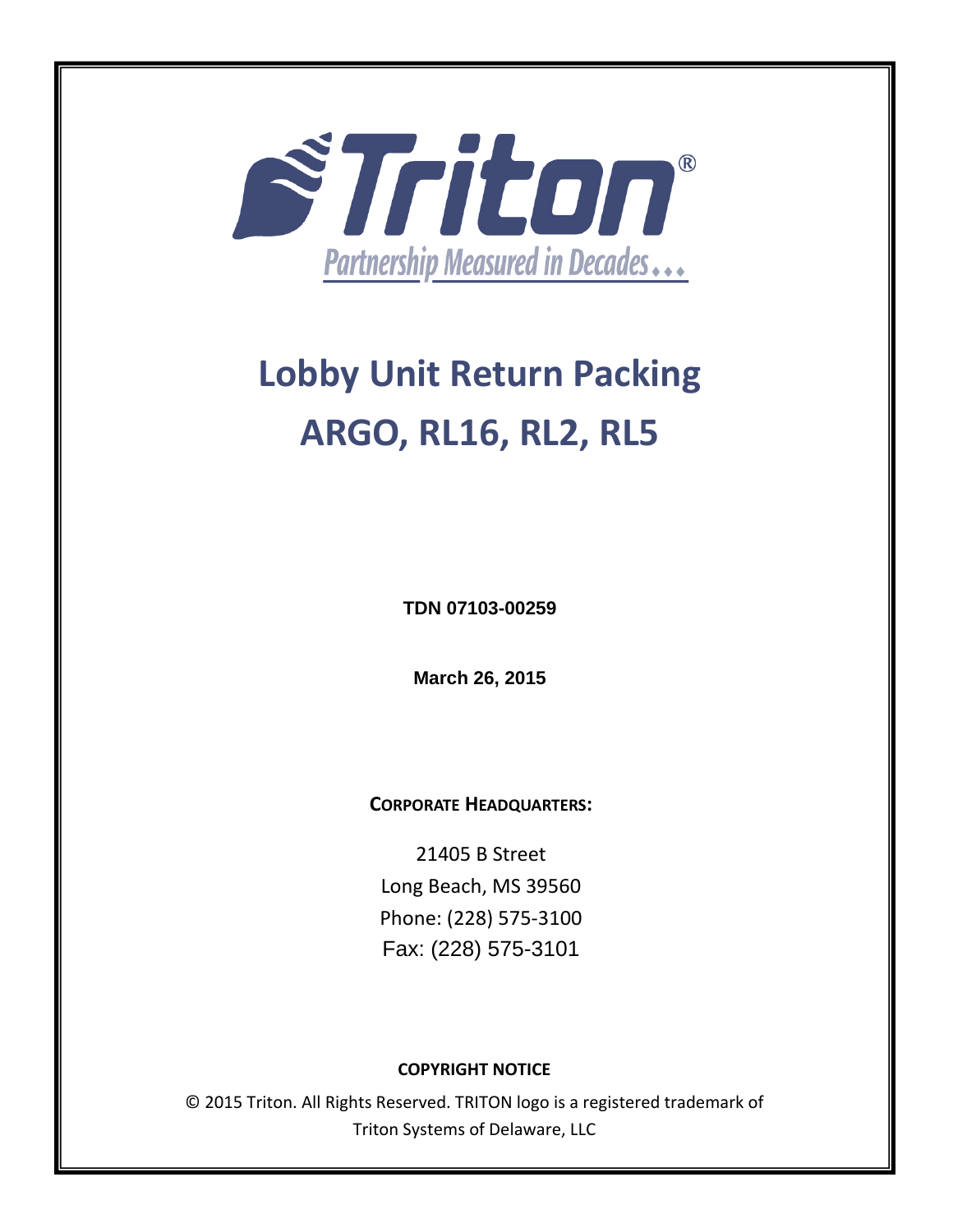#### **LOBBY UNIT RETURN PACKAGING**

| Tools Required: 9/16th socket                                           |                                                          |                 |
|-------------------------------------------------------------------------|----------------------------------------------------------|-----------------|
|                                                                         |                                                          |                 |
| KIT P/N: 06100-08146-ARGO, RL16, RL2, RL5 Lobby Unit Return Packing Kit |                                                          |                 |
|                                                                         |                                                          |                 |
| <b>PARTS SUPPLIED IN KIT</b>                                            |                                                          |                 |
|                                                                         | <b>Description</b>                                       | <b>Quantity</b> |
| 1                                                                       | Universal RL International 32" X 24" pallet              |                 |
| $\overline{2}$                                                          | Bolt, 3/8-16 X .75, Hex Bolt                             | 4               |
| $\overline{\mathbf{3}}$                                                 | Washer   1/2 Inch ID x 1 1/4 Inch OD   Flat   Zinc Steel | 4               |
| 4                                                                       | <b>Nut   3/8" - 16 T-Nut ROHS</b>                        | 4               |
| 5                                                                       | Foam, 1/16" x 48" x 600' Roll with Adhesive              | 1               |
| 6                                                                       | <b>Small Clear Plastic Bag 27x19x79</b>                  |                 |



### **Document Updates:**

**March 26, 2015………………….…Original**

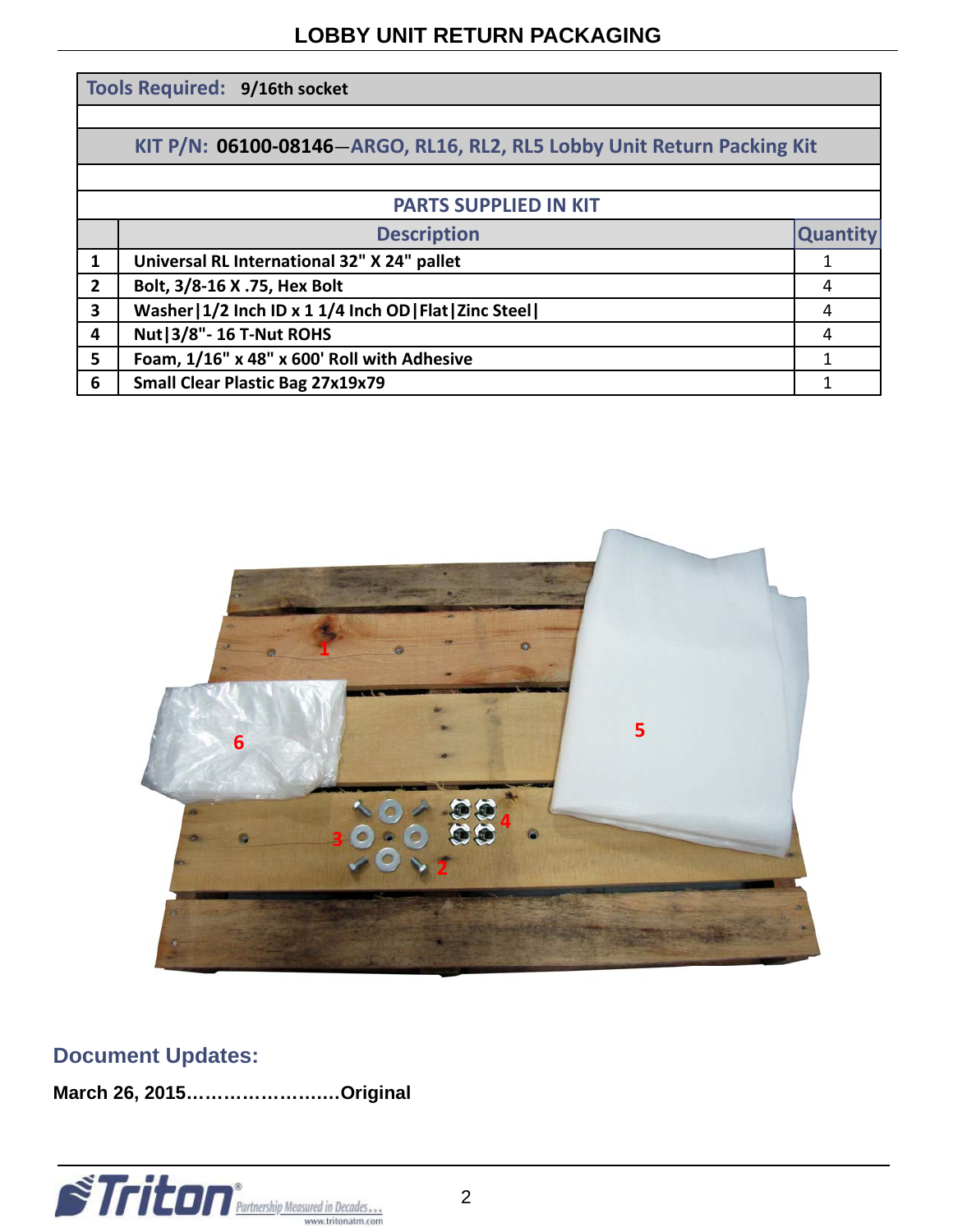1. To determine which 4 holes the Tnuts will be inserted into, measure the distance between the openings shown in figure 1.

## **You should have either 7 1/4" or 14 3/4".**



2. **For 7 1/4":** Install the T-nuts in the 4 center locations shown in figure 2



3. **For 14 3/4":** Install the T-nuts in the 4 outer locations shown in figure 3



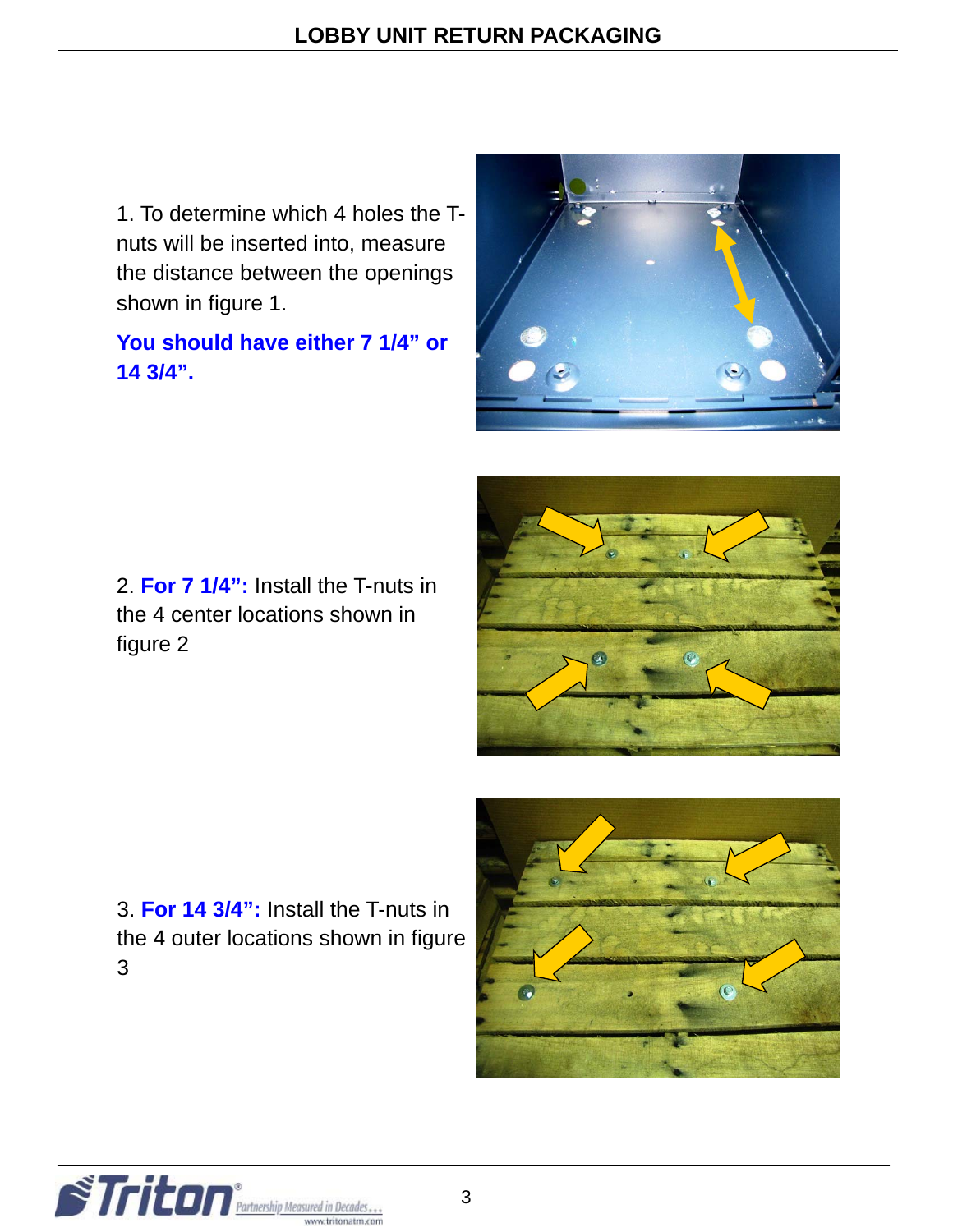4. To install the T-nuts, insert them from the bottom of the pallet. (Figure 4)



5. Using a 9/16th socket and the bolt with washer, tighten the bolt to pull the spikes of the T-nut into the wood. (Figure 5) Remove the bolts and washers.



6. **For 7 1/4" Only:** Place the unit onto the pallet with the door facing away from the holes. (Figure 6) **Note that the two holes not used are on the back side of the cabinet.** 



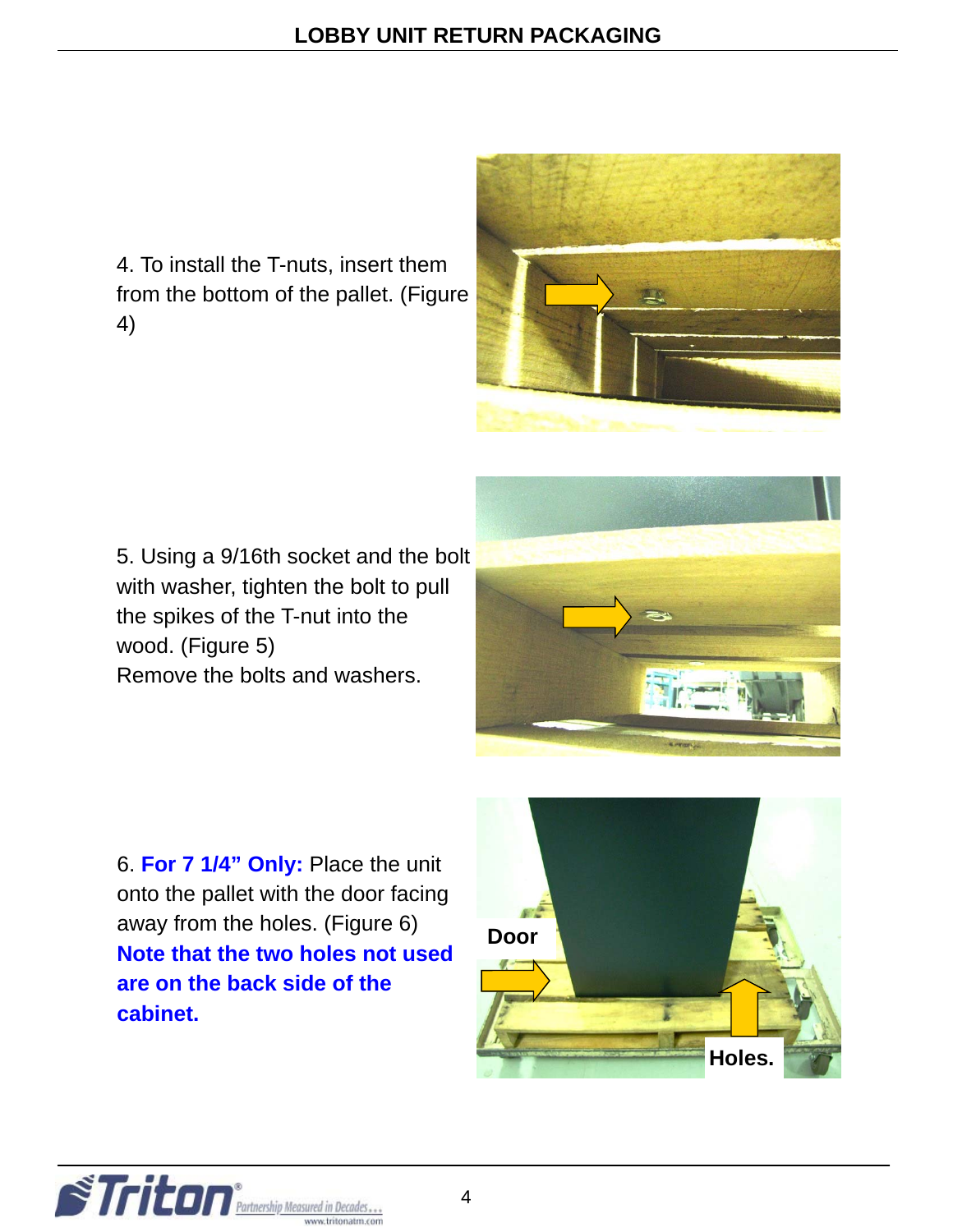7. **For 14 3/4" Only:** Place the unit onto the pallet with the door towards the area with no holes. (Figure 7)



8. Line up the four bolt openings (Figure 8) with the four holes in the pallet. Use the 4 bolts and four washers to secure it to the pallet.



Figure 8



9. Close the door and fascia. Lock the fascia and remove the keys. (Figure 9)